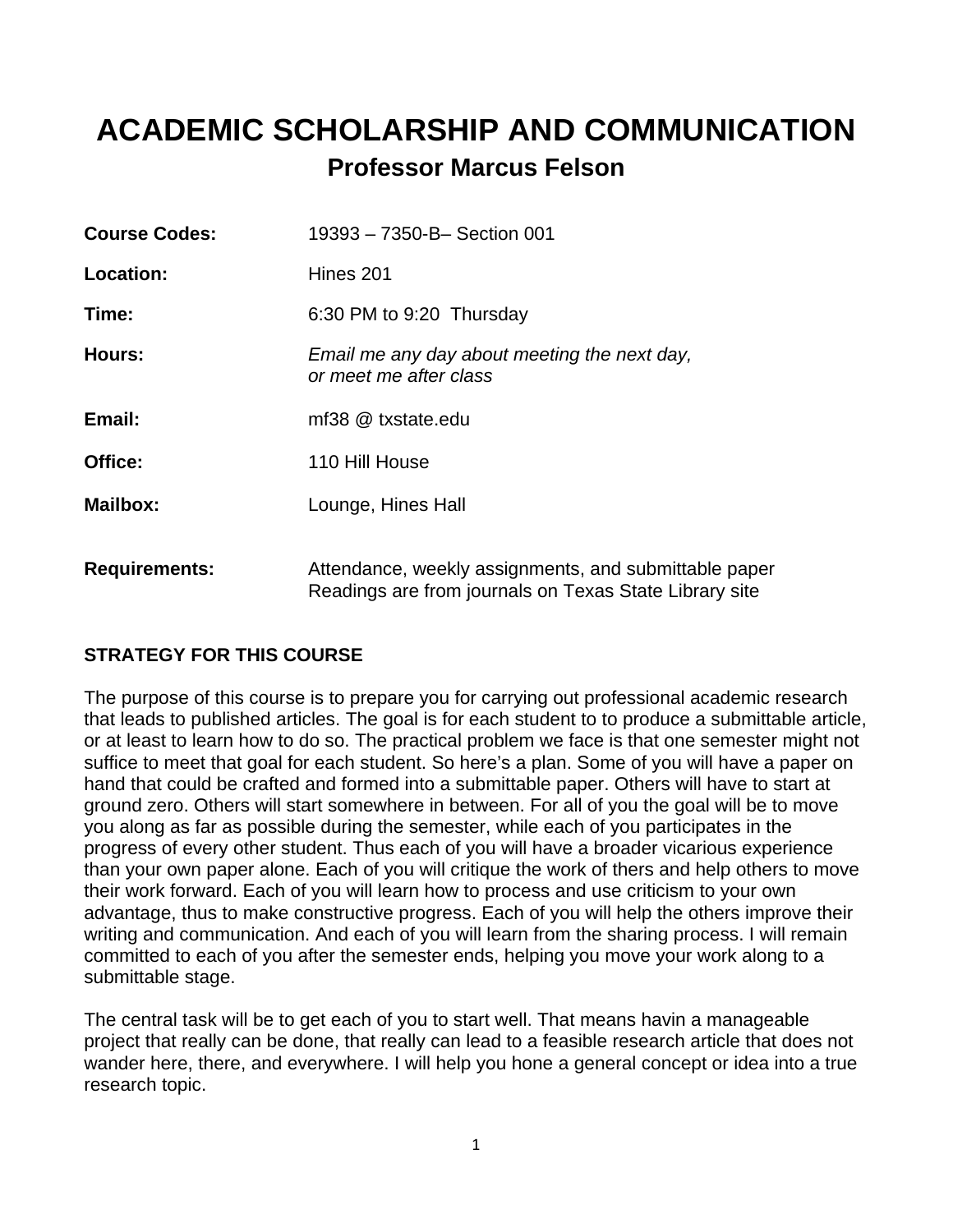All of our assignments feedd into the broader goal of learning how to focus research and writing, to move knowledge forward, to get something publishable while making sure you and your readers really learn something. I will also help you find a balance between what's substantive and what's practical, so you learn some devices without becoming artificial. A sense of balance is essential.

In this course you will something about how to do a project, how to write an article, and how to get it accepted, revised, and published. I cannot get each of you through all these stages in one semester. I cannot teach you statistics and methods, too. But I can give you some tips, such as how to make sure your data file really is workable, how to check your marginals and run simple crosstabs to learn early whether your idea has any hope of being feasible. You would be surprised how many researchers paint themselves in the corner and end up spending a year or more on a project that is destined to fail. I will show you how to protect yourself so that does not happen.

Here are some of the specific tasks this course will work on:

- 1. Distinguishing a scientific article from a classroom paper
- 2. Distinguishing a research article from an essay
- 3. The importance of motivating yourself with a real project
- 4. The importance of finding your own niche, not just imitating others
- 5. Whether to pick your niche now, or let it unfold after the current paper
- 6. How to pick a viable topic for the current paper
- 7. How to do something that is in some sense new
- 8. How do something old that's still new
- 9. How to make secondary analysis fresh
- 10. How to use middle range theory, rather than grand theory, for a viable research article
- 11. How to state a theoretical question that doesn't sound pednatic
- 12. How to pick a working title
- 13. How to test the literature
- 14. How to find a dataset
- 15. How to check the sample and questionnaire
- 16. How to test the dataset
- 17. How to narrow the topic further
- 18. How to start the research
- 19. How to regroup and redirect the research
- 20. How to do a backup plan
- 21. How to do a dummy table
- 22. How to subset in order to focus your sutyd
- 23. How to organize the data
- 24. What tables to run first
- 25. What statistics to end up with
- 26. How to trim data
- 27. How to do a sensitivity analysis
- 28. How to do a table
- 29. How to write up a table